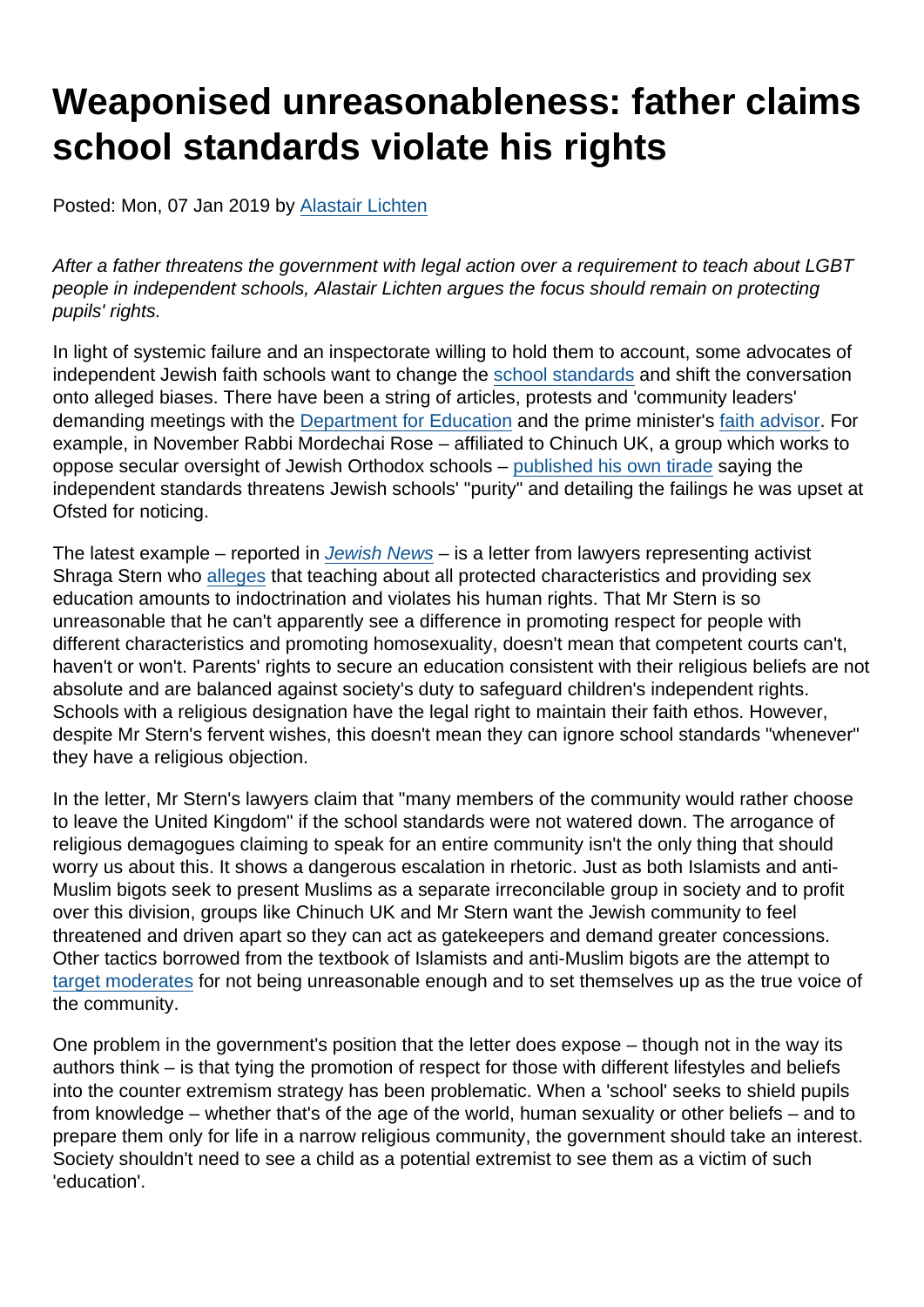The litany of failures within independent faith schools should shock anyone who cares about children's rights. We reported on several [dozen examples](https://www.secularism.org.uk/news/tags/Independent+Schools) last year. As I [said](https://www.secularism.org.uk/news/2018/12/independent-jewish-school-that-censors-resources-warned-by-dfe) in December, the descriptions of censorship, narrow curricula, misinformation, unqualified teachers, inequity, incompetence and isolationism will be all too familiar to those who follow this subject.

The DfE won't be very worried about any of the legal claims in the letter; its interpretation of the standards and [case law](https://www.crin.org/en/library/legal-database/kjeldsen-busk-madsen-and-pedersen-v-denmark) is grasping at strawmen and Ofsted already has good [legal advice](https://www.secularism.org.uk/news/2018/07/nss-welcomes-ofsted-heads-opposition-to-faith-based-exemptions) and [precedent](https://www.casemine.com/judgement/uk/5b35bf9b2c94e01ed2551861) on side. The real risk is political, that the constant unreasonable criticism and fear of being called biased will persuade the DfE to make (and pressure Ofsted to make) concessions. This is the weaponisation of unreasonableness.

An example from politics shows how corrosive this is and how such a strategy can be used to undermine the checks and balances which should hold institutions to account. Five years before the Collins English Dictionary made "Fake news" its word of the year, an American presidential candidate with an affinity for conspiracy theories was causing fact checkers a bit of a headache. In 2012 the Associated Press introduced a '[Michele Bachmann fact check quota](https://www.washingtonpost.com/blogs/erik-wemple/post/ap-editor-cites-bachmann-fact-checking-quota/2012/09/26/ac04901e-07ec-11e2-afff-d6c7f20a83bf_blog.html?utm_term=.25fe6353bb13)'. The AP worried that if they pointed out every little lie from Mrs Bachmann they would "overload" their coverage, meaning they could look obsessive and biased as if they had a vendetta against the congresswoman. Jim Drinkard who oversaw the AP's fact-checking explained that this quota wasn't "numerical". One assumes they simply showed a bit of flexibility, let the truth bend and only point out a 'balanced' selection of the worst whoppers.

Four years ago Ofsted's efforts to make special accommodations for faith schools had put them in a bind. Inspectors were [advised](https://www.secularism.org.uk/news/2014/06/ofsted-guidance-on-inspecting-faith-schools-revels-disturbing-capitulation-to-religious-demands) to see "restricted" art and music lessons as normal, to turn a blind eye to gender segregation and to conform to Islamic and Jewish modesty codes. A narrow academic focus had allowed faith schools with serious failings to be well rated. The longer this went on, the harder it was to get back on track.

If, as has been suggested by David Landau, chairman of Chinuch UK, Ofsted were to return to showing "a little bit more understanding" (read: let breaches of the standards slide) or have faith schools "penalised less harshly by the inspectorate if they chose not to discuss LGBT issues because of their religious ethos", this – not holding independent schools to consistent standards – would introduce bias into inspections. If Ofsted starts overlooking the odd redacted text book or censored exam or letting the occasional complete failure to prepare pupils for life in modern Britain go, in the interests of appearing 'reasonable', those who have weaponised unreasonableness will not reciprocate. They will keep demanding concessions until they have completely rid their schools of any oversight and they are free to entirely disregard the independent rights of the children who attend.

#### Update: 10 January

Today Jewish News [reported](https://jewishnews.timesofisrael.com/orthodox-rabbis-set-up-group-to-examine-ofsted-inspections/) that Chinuch UK has set up a working group to scrutinised Ofsted inspectors, including a "helpline" for schools to call during inspections. It's worrying to see extreme divisive rhetoric such as "an ongoing war between religious Jews and the national inspectorate" being normalised. I fear this will lead to more religious bulling of public servants just trying to perform their duties equally. We are already seeing hostility towards inspectors and pupils being instructed not to engage.

As expected the constant drumbeat of calls for special treatment and special exemptions is being dressed up as efforts to "promote greater awareness and sensitivity". Chinuch UK is seeking meetings with Ofsted to "explore solutions to problems" they are the ones creating. Every Ofsted inspection report explores solutions to problems. If certain schools steadfastly refuse to address these problems it's hardly the inspectorate's fault.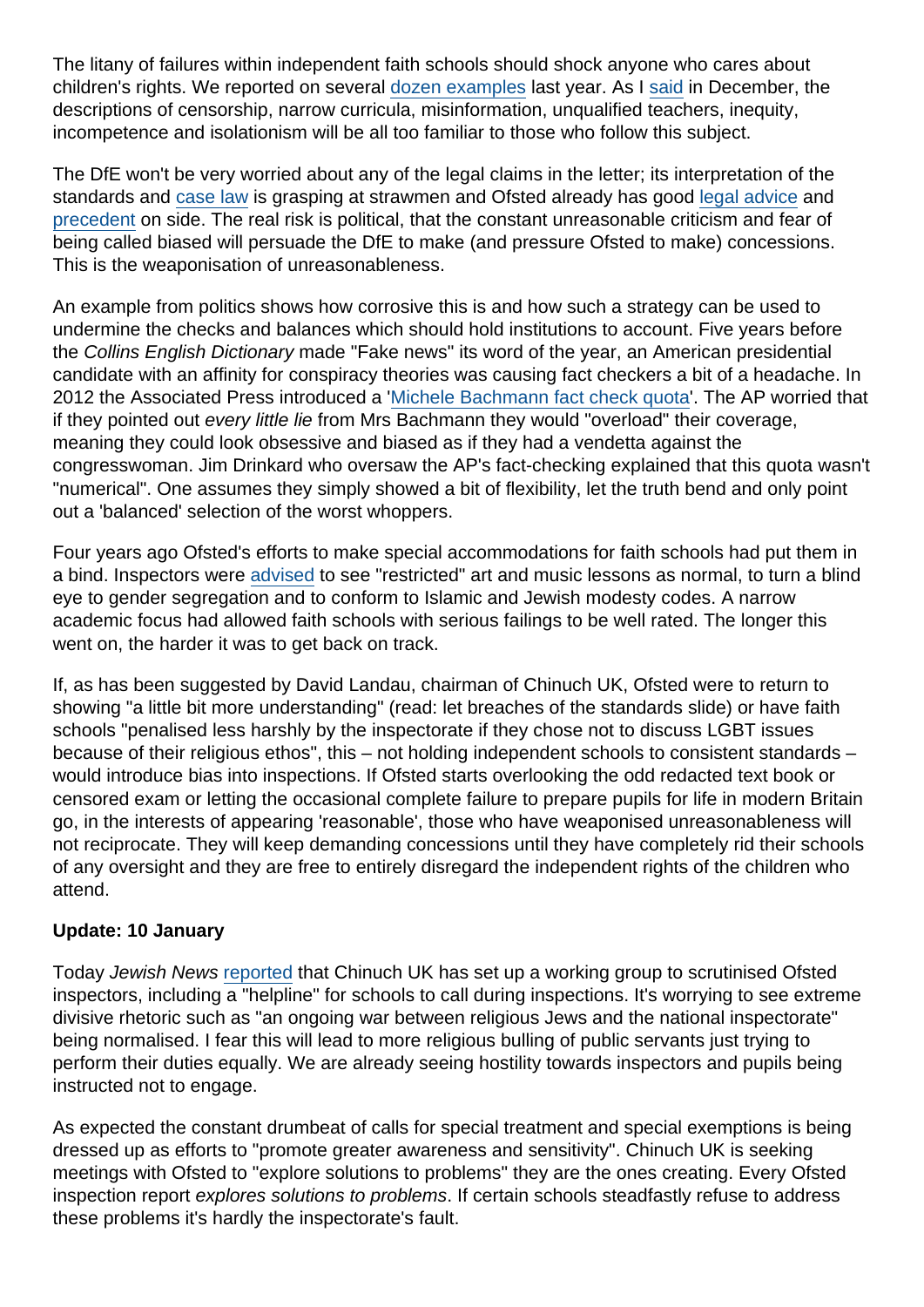#### Alastair Lichten

Alastair [\(@AlastairLichten](https://twitter.com/alastairlichten)) is a former head of education at the National Secular Society. The views expressed in our blogs are those of the author and do not necessarily represent the views of the NSS.

### While you're here

Our news and opinion content is an important part of our campaigns work. Many articles involve a lot of research by our campaigns team. If you value this output, please consider supporting us today.

P.S. make sure to check out the related campaigns below.

- [Support us from just £1 a month](https://www.secularism.org.uk/donate.html)
- [Share on What's App](whatsapp://send?text=http://www.secularism.org.uk/opinion/2019/01/weaponised-unreasonableness-father-claims-school-standards-violate-his-rights?format=pdf)
- [Share on Facebook](https://www.facebook.com/sharer/sharer.php?u=http://www.secularism.org.uk/opinion/2019/01/weaponised-unreasonableness-father-claims-school-standards-violate-his-rights?format=pdf&t=Weaponised+unreasonableness:+father+claims+school+standards+violate+his+rights)
- [Share on Twitter](https://twitter.com/intent/tweet?url=http://www.secularism.org.uk/opinion/2019/01/weaponised-unreasonableness-father-claims-school-standards-violate-his-rights?format=pdf&text=Weaponised+unreasonableness:+father+claims+school+standards+violate+his+rights&via=NatSecSoc)
- [Share on Email](https://www.secularism.org.uk/share.html?url=http://www.secularism.org.uk/opinion/2019/01/weaponised-unreasonableness-father-claims-school-standards-violate-his-rights?format=pdf&title=Weaponised+unreasonableness:+father+claims+school+standards+violate+his+rights)
- [Subscribe to RSS Feed](/mnt/web-data/www/cp-nss/feeds/rss/news)

Tags: [Education,](https://www.secularism.org.uk/opinion/tags/Education) [Independent schools](https://www.secularism.org.uk/opinion/tags/Independent+schools), [LGBTQ rights](https://www.secularism.org.uk/opinion/tags/LGBTQ+rights)

## Related Campaigns

### [Independent education](https://www.secularism.org.uk/independent-education/)

Children's rights in unregistered, supplemental and independent, faith schools and home education.

[Read More](https://www.secularism.org.uk/independent-education/)

[Education & schools](https://www.secularism.org.uk/education/)

Join our campaign for an inclusive and secular education system.

[Read More](https://www.secularism.org.uk/education/)